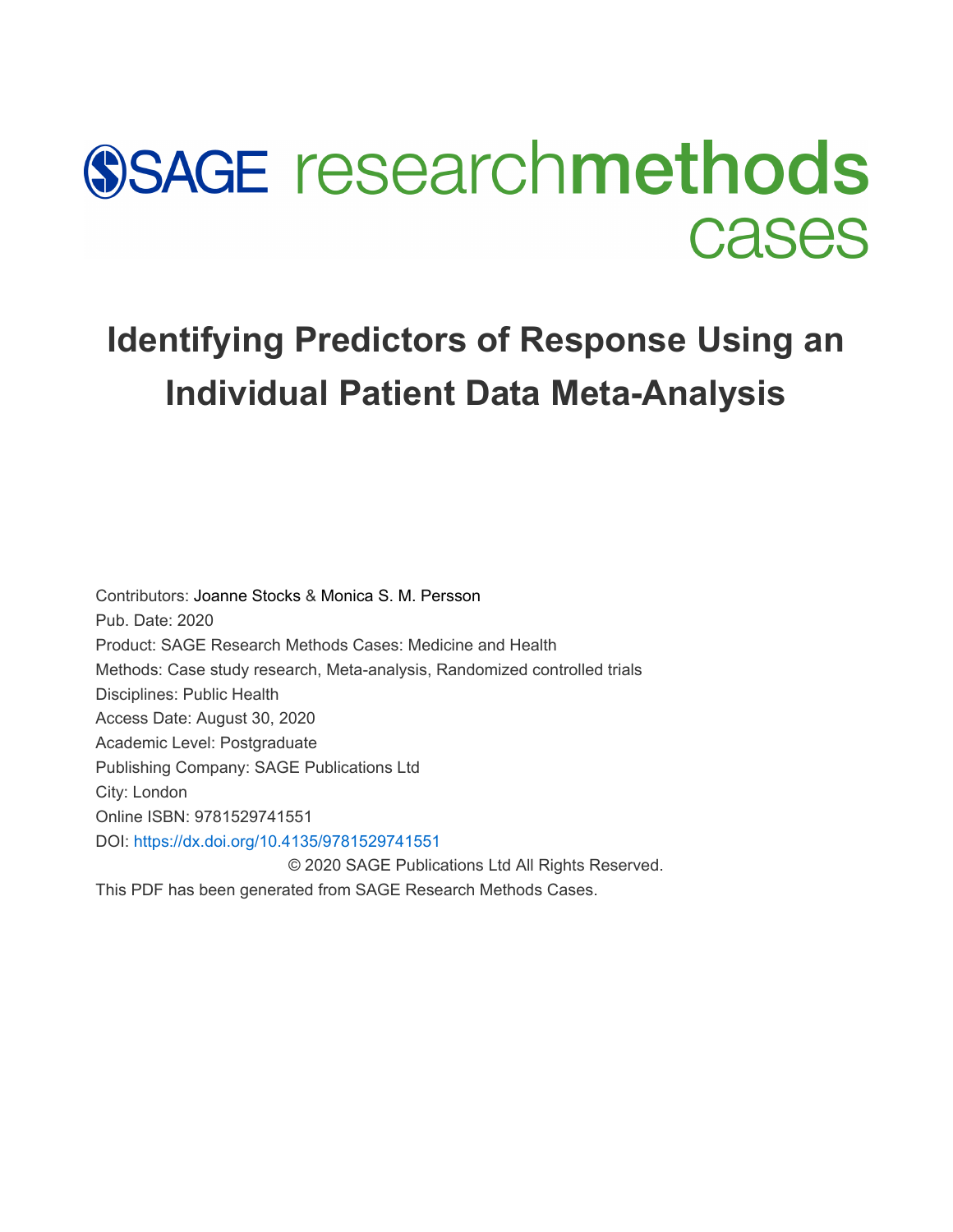# **Abstract**

Osteoarthritis is a common painful condition affecting the joints. Currently, there is no cure for osteoarthritis, only the management of its symptoms. To personalize pain relief to an individual, we need to first identify predictors of treatment response. We undertook two individual patient data (IPD) meta-analyses conducted as part of the OA Trial Bank. One aim was to identify predictors of response to two topical treatments: topical non-steroidal anti-inflammatory drugs and capsaicin. The other aim was to identify placebo responders and predictors of response in osteoarthritis. IPD meta-analysis requires the original trial authors to share the data on all the individual patients in their trial. The raw data are then re-analyzed centrally while preserving the clustering of participants within their original trials. Obtaining the IPD from randomized controlled trials is the most important step in conducting an IPD meta-analysis. However, collecting IPD is a long process and a flexible approach to data collection is needed. The advantages of an IPD meta-analysis includes an increased study sample size, while allowing both individual patient-level and study-level predictors of response to be taken into account. Meanwhile, being restricted only to variables previously measured within the trials is a limitation. In this case study, we report on some of the challenges we experienced, and lessons learnt from undertaking two different IPD meta-analyses to identify predictors of response in patients with osteoarthritis.

# **Learning Outcomes**

By the end of this case, students should be able to

- Describe the steps required to conduct an individual patient data (IPD) meta-analysis
- Define the benefits of an IPD meta-analysis
- Give an overview of a one-stage IPD meta-analysis approach
- List factors to consider as a primary researcher to optimize the use of your data in subsequent IPD analysis

## **Project Overview and Context**

Osteoarthritis (OA) is a common condition that can affect any moveable joint in the body causing pain and disability. Pain is the most troubling issue for people with OA, and treatment is most often aimed at providing pain relief. Unfortunately, current treatments only provide mild to moderate pain relief overall. Treatment guidelines have therefore emphasized the need to tailor treatments to the individual, thereby moving away from a "one size fits all" approach and toward more individualized care ([National Collaborating Centre for](#page-10-0)  [Chronic Conditions \[NCCCC\], 2008](#page-10-0)). A prerequisite for this to occur is for clinical biomarkers, or predictors, to be identified. These are defined as any diagnostic test or clinical observation that, because of superior efficacy, indicates a preferred treatment for a patient subpopulation ([Trusheim et al., 2007](#page-11-0)).

Several approaches can be used to identify these predictors of treatment response. One approach is to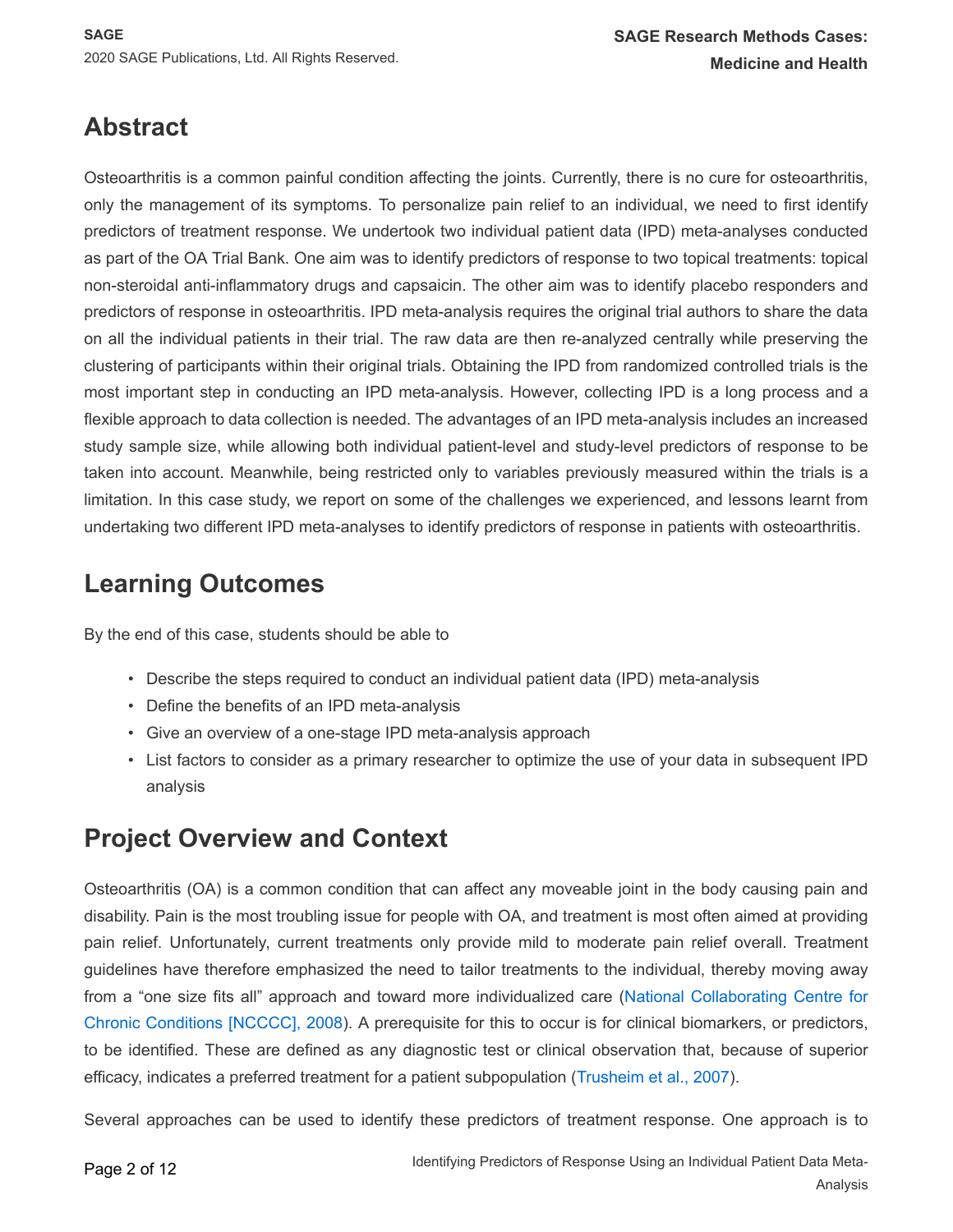2020 SAGE Publications, Ltd. All Rights Reserved.

### **SAGE Research Methods Cases: Medicine and Health**

identify subgroups with different responses to treatments within a randomized controlled trial (RCT), usually in the form of post hoc or predefined analyses ([Bierma-Zeinstra & Verhagen, 2011](#page-9-0)). However, these are often inadequately powered and subject to a high risk of error ([Bierma-Zeinstra & Verhagen, 2011](#page-9-0)). On one hand, by dividing the trial population into smaller subgroups, there is reduced power to detect the treatment effect of interest. Subgroup analyses are therefore subject to type II error (false negative results). On the other hand, performing analyses on several different subgroups can be likened to multiple testing and is therefore subject to type I error (false positive results). A better approach would be to combine data from multiple studies, using a meta-analysis. One could relate the average treatment effect in trials to the patient characteristics within the trial, in a meta-regression ([Bierma-Zeinstra & Verhagen, 2011](#page-9-0)). However, this is subject to study-level confounding and may lead to spurious results affected by ecological bias ([Hingorani et al., 2013](#page-10-1)). Ecological bias, or ecological fallacy, arises when inferences are made about the individual based on aggregate, or study-level, results. Alternatively, one could do a meta-analysis of subgroup effects, but these are rarely presented in publications ([Koopman et al., 2008](#page-10-2)). A more robust method is to conduct an individual patient data (IPD) meta-analysis.

IPD meta-analysis requires the original trial authors to share the data on all the individual patients in their trial. The raw data are then re-analyzed centrally while preserving the clustering of participants within their original trials. It has many advantages over other commonly used methods. First, it increases the study sample size, thereby minimizing the problems associated with inadequate power ([Bierma-Zeinstra & Verhagen, 2011](#page-9-0)). Second, while subgroup factors are rarely presented in published reports of RCTs, these are often measured at an individual level so are readily available ([Koopman et al., 2008](#page-10-2)). Finally, IPD meta-analysis permits both individual patient-level and study-level predictors of response to be taken into account. Predictors of a treatment or placebo response may be person-specific (e.g., age and gender) or study-specific (e.g., sample size and allocation concealment), and both person- and study-level characteristics therefore need to be considered.

To pool resources and overcome difficulties associated with obtaining raw patient-level data from RCTs, IPD meta-analyses are often conducted as collaborative projects. Our work was undertaken as part of the OA Trial Bank, an ongoing international consortium aiming to collect IPD from existing RCTs for all treatments of OA. The Bank has completed IPD meta-analysis for intra-articular (IA) glucocorticoid injection, glucosamine tablet, and topical non-steroidal anti-inflammatory drug (NSAIDs) trials.

Within this case, we describe two projects conducted as part of the OA Trial Bank— one aiming to identify predictors of response to two topical treatments: topical NSAIDs and capsaicin, and the other aiming to use IPD available within the OA Trial Bank to identify placebo responders and predictors of response in OA.

### **Section Summary**

- Currently there is no cure for osteoarthritis, only the management of its painful symptoms, and in order to tailor pain relief to an individual, we need to first identify predictors of treatment response.
- Advantages of an IPD meta-analysis includes an increased study sample size, while allowing both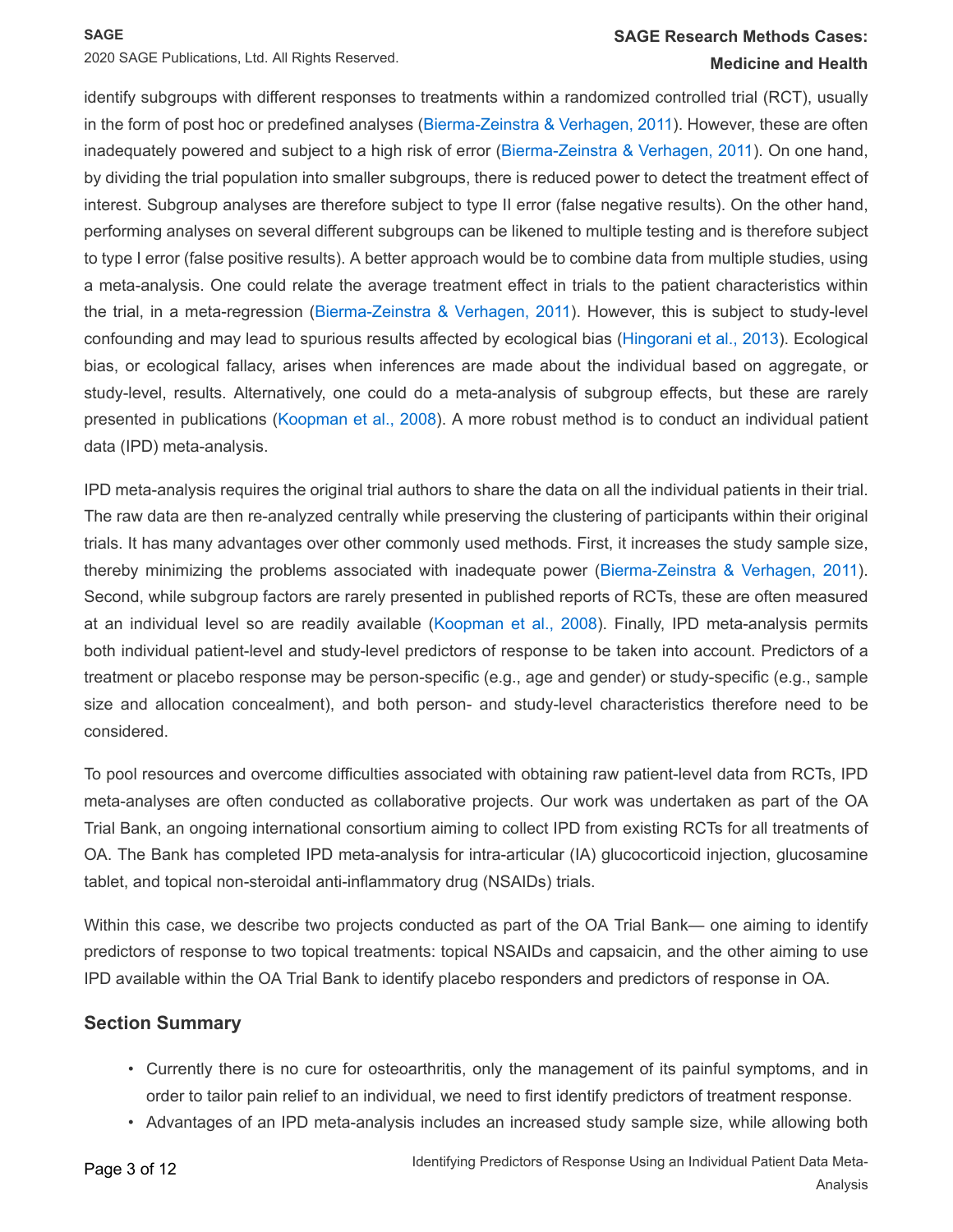individual patient-level and study-level predictors of response to be taken into account.

# **Research Design**

We conducted a systematic literature search to identify all (published and unpublished) RCTs that had assessed a topical NSAID or capsaicin in people with OA. In parallel, we identified the pharmaceutical companies that manufacture the drugs for the United Kingdom, in case these had unpublished RCT data available. We contacted the study authors, institutions, and pharmaceutical companies asking them to collaborate on the project by sharing the raw de-identified IPD from their RCTs. Contact was made via email, telephone, letter, and online (clinicalstudydatarequest.com).

The IPD were cleaned, variables were standardized, and data were pooled across studies. Trial participants maintained their original patient identifier, and RCTs were allocated trial identifiers. We analyzed the data using a one-stage IPD meta-analysis, which involves analyzing all data from the trials simultaneously, while maintaining participant clustering within trials. Ensuring that patients are kept clustered within their original trials is very important, and this is done using a multilevel model. For continuous outcomes, such as pain, the models are often an extension of analysis of covariance (ANCOVA) models. We conducted our analyses using Stata (*Stata Statistical Software: Release 15*) as this was the package we were most familiar with, although any statistical package that allows multilevel modeling to be conducted could have been used ([Debray et al., 2015](#page-9-1)). When running the analyses, we developed our models based on the IPD meta-analysis literature ([Burke et al., 2017](#page-9-2); [Debray et al., 2015](#page-9-1)).

Predictors of response to topical NSAIDs were identified by determining whether a significant interaction between the treatment (topical NSAID or placebo) and the characteristic of interest existed. The characteristics we examined were age, gender, baseline pain, body mass index, evidence of inflammation, duration of complaints, and radiographic severity.

We then combined the IPD from the topical NSAIDs trials with data available in the OA Trial Bank from glucosamine and steroid injection studies to look at placebo predictors. As we analyzed only patients in the placebo arm, our analysis did not include a treatment term. Each characteristic was therefore entered into the model individually as a covariate, and those that were significant were determined to be predictors of placebo response.

The studies were registered on PROSPERO (2016: CRD42016033212) and (2016: CRD42016035254) and the protocols published ([Fu et al., 2016](#page-10-3); [Persson et al., 2016](#page-10-3)).

### **Section Summary**

- Maximize the number of study data obtained by conducting a systematic review of all RCTs and contact pharmaceutical companies for unpublished study data.
- The benefit of one-stage IPD meta-analysis is that all data from the trials are analyzed simultaneously, while maintaining participant clustering within trials.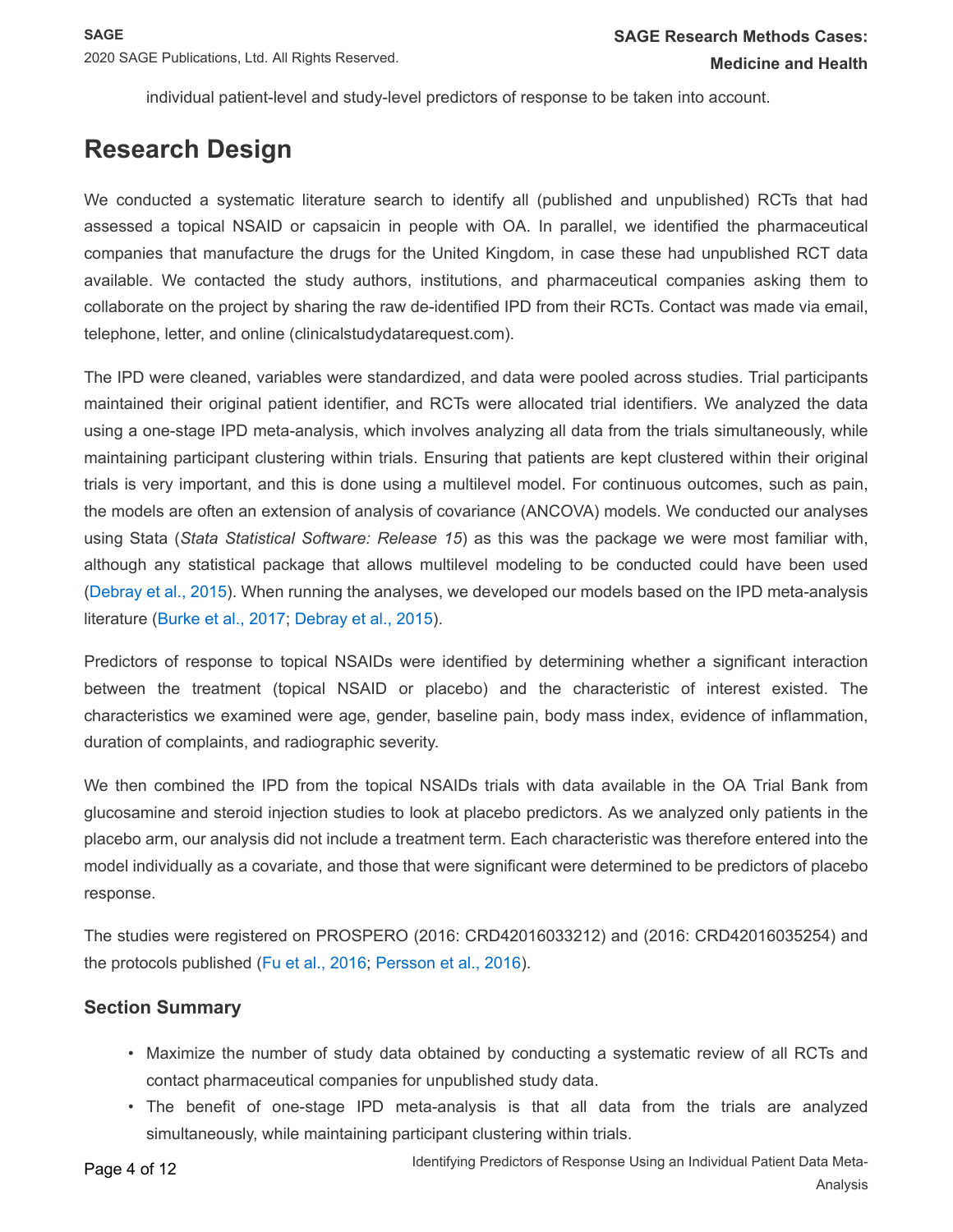# **Research Practicalities**

In the early stages of the IPD meta-analysis, much of the focus was on obtaining the IPD from RCTs. This is the most important step in conducting an IPD meta-analysis, as the work cannot go ahead if no data are received. To obtain the IPD, the most appropriate method of contact with the study data custodian had to be determined. Phrasing the initial contact email and determining the amount and type of content to be shared at the initial stage were difficult. Investigators may, naturally, be skeptical of an email arriving out of the blue asking them to share their raw data. With the increasing number of predatory journal email requests, it is difficult to select a subject line which will encourage recipients to open the email and it not to be filtered out as spam or junk mail. We used a dedicated OA Trial bank email account to make initial contact and hope that as the consortium publishes more IPD meta-analyses, researchers will be aware of the name when they see email from this account in the future and will respond. Publications which may help guide the approach used are available, but these were not published when we were drafting our emails ([Nevitt et al., 2017](#page-11-1); [Polanin &](#page-11-2)  [Terzian, 2019](#page-11-2)).

Another important consideration was the formulation of the data transfer agreements used for the collaborations. We used a version pre-drafted by the OA Trial Bank, but also decided to be flexible and accept agreements drafted by the collaborators themselves. A commonly held misbelief is that IPD cannot be shared unless explicit consent for this is obtained from all original trial participants. However, this mistakenly disregards an important concept, which is that the data shared are de-identified or anonymized. An agreement was therefore only required between us and the trial data custodian, who could share the data as long as it were de-identified. Further information and practical guidance on de-identifying data sets are available from [Keerie et al. \(2018\)](#page-10-4).

The next decisions we had to make were which analysis approach to use. Our primary approach was to conduct a one-stage IPD meta-analysis (described earlier), but its application required more statistical expertise than using the two-stage approach. It was unclear if the benefits (more power and flexibility) would outweigh the challenges posed by adopting a more complex statistical model. We therefore chose to apply both, for comparison, while keeping the one-stage method as our a priori defined primary approach.

It was anticipated that undertaking the combined placebo IPD study would be much easier than for the topical treatment IPD study. Some data custodians had been interested in contributing their data to the topical NSAID, glucosamine, or steroid IPD meta-analyses, but were unable to locate the raw data or did not have staff available to extract the relevant data for us. This was not a concern for the placebo study as the raw data were already held by the OA Trial Bank. Data were therefore easier to share, as long as the data custodian was happy to collaborate. However, it was still necessary to obtain consent from the original data custodians for data already held within OA Trial to be used for the placebo analysis. This involved attempting to make contact with the original authors again, and this was a lengthy process. In some cases, pharmaceutical companies had changed hands since last collaborating with the OA Trial Bank, so it was difficult to identify the name of the new data custodian, or previous staff members who had agreed to the data sharing had left the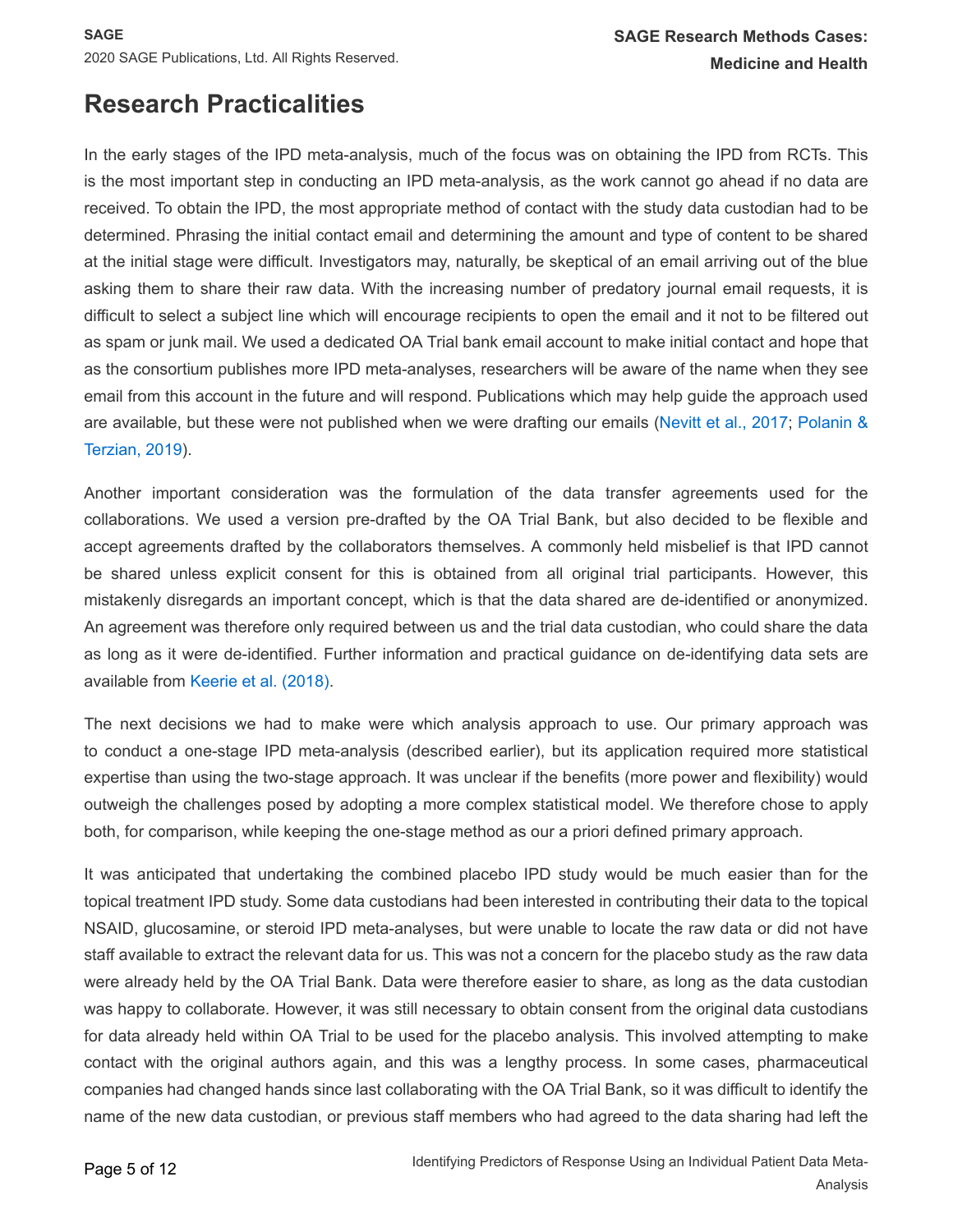2020 SAGE Publications, Ltd. All Rights Reserved.

### **SAGE Research Methods Cases: Medicine and Health**

company and the agreement had to be approved again with the new custodian. For academic studies with clinicians as corresponding authors, problems arose when they moved institutions and no longer had publicly available contact details. Many authors who had previously shared their data questioned why the original IPD meta-analysis had not been published yet.

As with many papers, criteria for authorship of an IPD meta-analysis raise some discussion. When contacting the data custodians, we offered the opportunity of acknowledgment or authorship for this new analysis. There was some debate regarding how many authors could be suggested per contributing study. Often the corresponding author of a study was not the lead author, leading to discussions about how many researchers could be included as co-authors. Making clear the criteria for authorship and how many authors could be included from each contributing study should have been decided in advance and clearly spelled out in the initial correspondence.

### **Section Summary**

- Obtaining the IPD from RCTs is the most important step in conducting an IPD meta-analysis.
- Making contact, data transfer and negotiating agreements between data custodians and researchers is a lengthy process which needs to be accounted for in study planning.

## **Method in Action**

In practice, we experienced a lot of difficulties when trying to obtain the IPD from relevant trials. Of 73 topical NSAID and capsaicin RCTs identified, we only obtained the IPD for 15 topical NSAID RCTs. No data were received for any of the capsaicin RCTs, and we were simply not able to conduct an IPD meta-analysis for capsaicin. In the initial stages, we had also wanted to examine the two treatments for a different disease (neuropathic pain), but also failed to get the necessary IPD to do this. Although it was disheartening to only receive the data for a modest proportion of topical NSAID RCTs, the data actually covered over 3,100 participants. This sample size is much larger than any individual trial ever conducted for topical NSAIDs in OA. Although methods are available for combining IPD and aggregate data in a meta-analysis (Riley et al., 2008), we did not apply them because the data required were not reported in the publications of the eligible trials. Our main interest was predictors of response rather than mean treatment effects, and no such data were available to extract from published reports. However, comparison of patient and trial characteristics, including mean treatment effects, between trials that did and did not share the raw data indicated that the subset of trials for which data were received were broadly representative of the wider research body. We received data from a variety of pharmaceutical companies and non-industry funded institutions, covering several different kinds of topical NSAIDs, and reporting treatment effects that varied from large to not statistically superior to placebo.

The largest challenges experienced were therefore related to data acquisition. The major difficulties experienced were making contact with data custodians and identifying the data. Trials dated back to over 30 years ago, and this made it difficult to contact data custodians. Investigator contact details were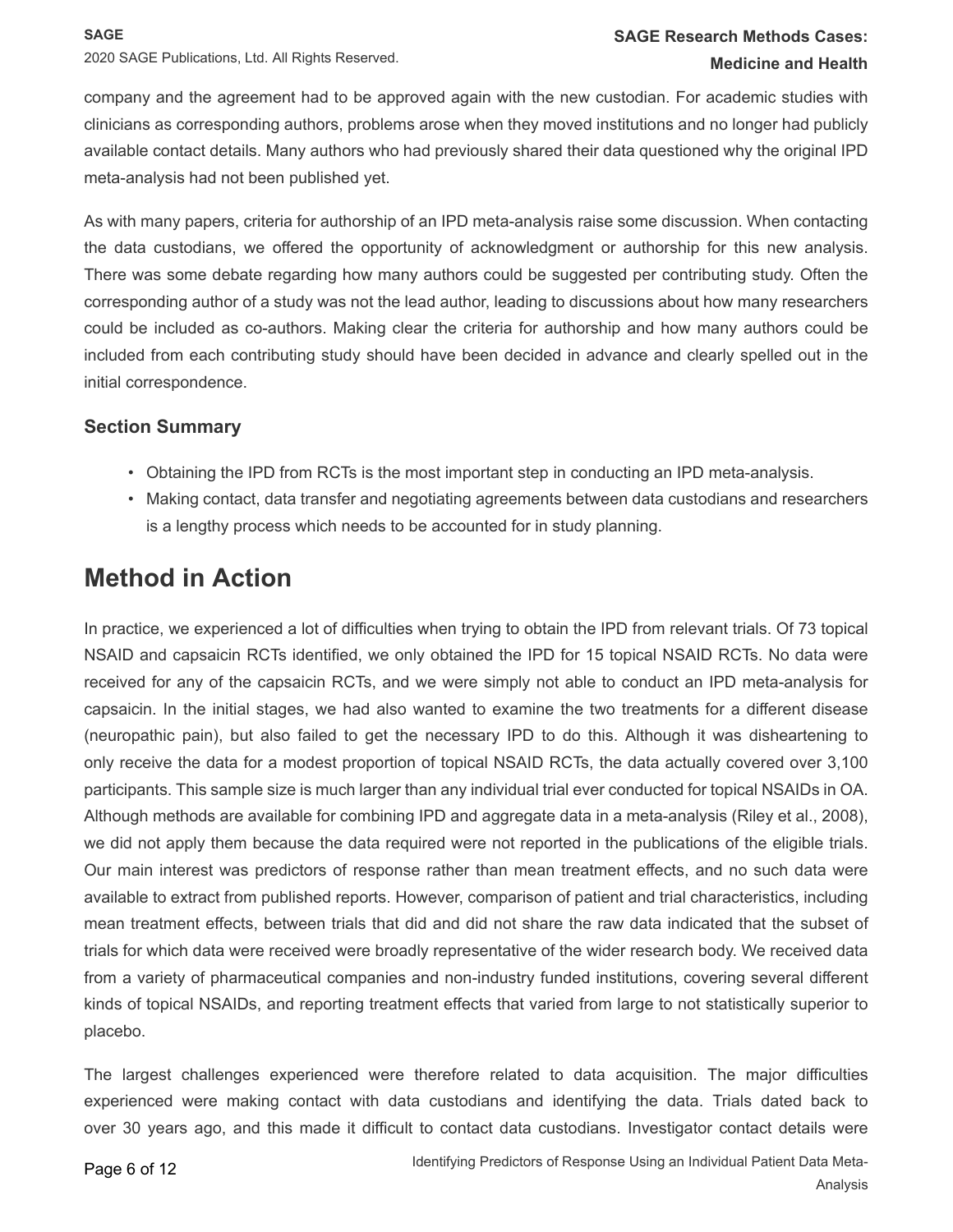### **SAGE Research Methods Cases: Medicine and Health**

2020 SAGE Publications, Ltd. All Rights Reserved.

often unavailable or out of date, or they were no longer working at the same institution. Sometimes the pharmaceutical companies that had conducted the RCTs no longer existed, or had transferred ownership of the data elsewhere. Other data custodians were interested in collaborating, but could not find the data or had destroyed the data after passing the data retention period. Identifying and preparing the data for sharing represented an increased workload for data custodians, and some were not interested for this reason. We conducted the work as part of the OA Trial Bank, whose membership includes world-leaders in the field of OA research, and this may have helped convince data custodians to collaborate. Using clinicalstudydatarequest.com to request data from pharmaceutical companies worked very well. We received almost half our data in this way. This is an invaluable resource if much of the data identified for the IPD metaanalysis are held by pharmaceutical companies.

As we had expected when planning the work, the data were received in various formats (from PDF documents to SAS files). Although cleaning and merging the data sets was cumbersome, it minimized the workload required from the data custodians. We found that this approach worked well. When looking into the data, we found that there were data available for characteristics which had not been available in the publication. Although this was beneficial for our analyses, it does make it difficult to determine what variables you will be able to analyze from the publication alone. Many of the potential characteristics that we had wanted to examine (e.g., the nature of the pain) were not measured in the RCTs, so our analyses were restricted to relatively basic characteristics. Although all trials reported pain as the outcome, these were measured on different scales. To account for this, we standardized the different pain test scores accordingly, but in our analysis the pain test used still ended up being a study-level predictor of placebo response. We rescaled the different pain test scores to a 0–100 scale, while accepting the caveat that the instruments may have different measurement properties or sensitivities which could impact this approach. Where trials had reported pain outcomes on different measurement scales, we used a predetermined hierarchy to ensure a consistent approach to which pain scales were pooled.

A further difficulty encountered was that some studies were not conducted or recorded in English. This meant that we had to spend a considerable time translating the variable headings in the database using a combination of Google translate software or trying to decipher abbreviations adopted by the original study team, through using secondary language skills of the IPD researcher and other colleagues. Some researchers provided only data on characteristics they thought relevant to our study while others provided over 50 individual folders of data which we needed to extract data from. An additional challenge was deciding which data time point to analyze from each respective study. For example, one study reported they would collect data at 3-month intervals over 2 years. This would provide an expected 9 data collection points for each participant (8 + the final data collection at 2 years). However, some participants had 13 data points (12 + final data collection at 2 years), while others only had 3 (2 + final data collection at 2 years). We therefore decided to calculate the actual visit week using the visit date from baseline. Often these dates did not clearly fall around a 3-month visit period, so using data at or nearest to a predefined time point was difficult.

As well as the primary study team who undertake the IPD meta-analysis, members of the consortium who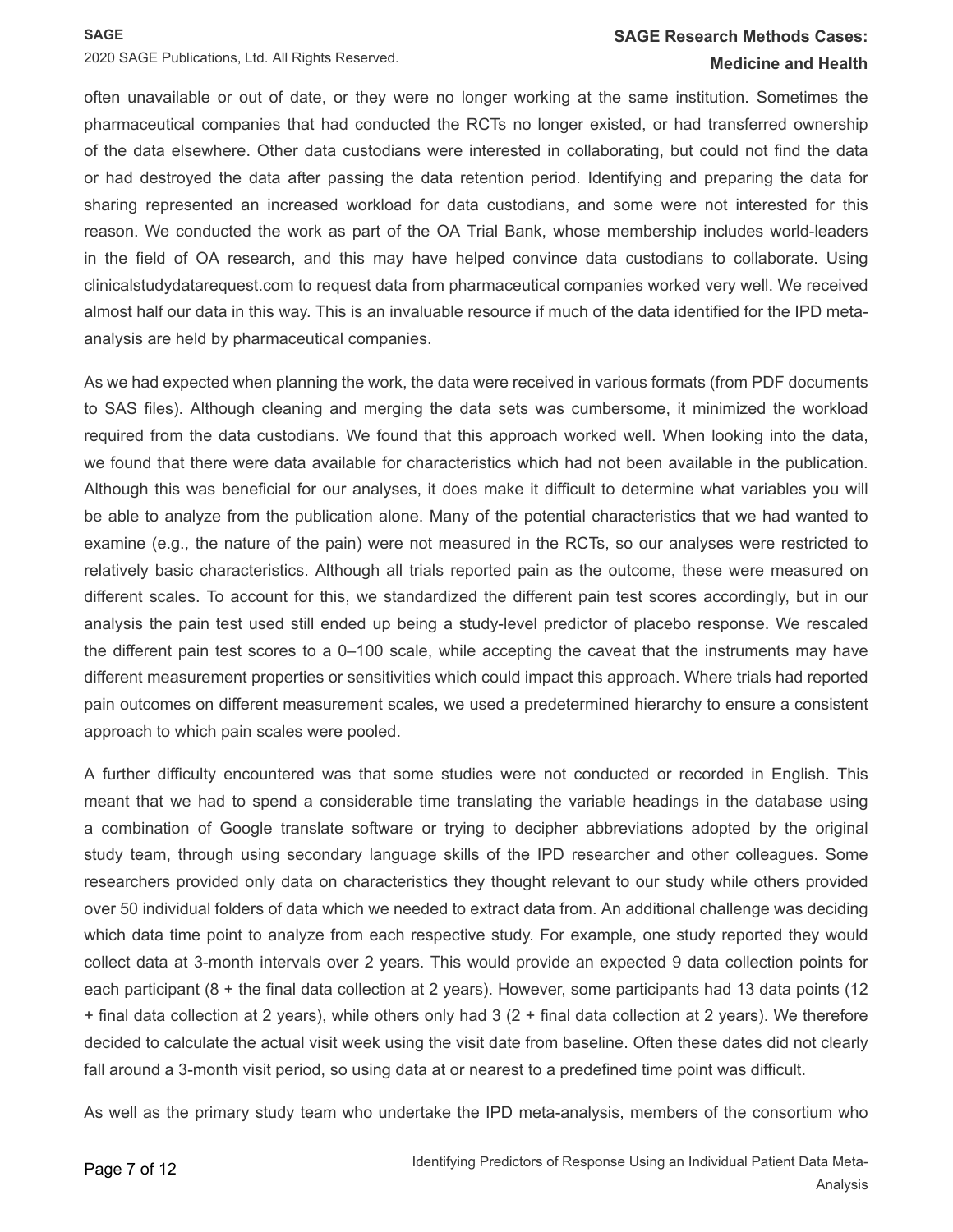2020 SAGE Publications, Ltd. All Rights Reserved.

initiated the OA Trial bank were also included as co-authors. Having more than 20 authors makes it difficult to receive feedback in a timely manner and achieve conclusions everyone agrees with. It is also awkward to assess the quality of a particular study, when that study lead is also a co-author of the IPD meta-analysis manuscript.

Another difficulty occurred while going through the data to check that the coding matched the results in the published manuscript or other analysis. The data custodians trust you are going to use the data only as agreed in the data transfer agreement; however, this involves data checks to ensure that all data are received and the coding is interpreted correctly. Challenges therefore arose when dealing with discrepancies and how to discuss these with the data custodian. We chose to use the raw data as provided to us, even if it did not accurately correspond with results published in the original peer reviewed study.

Using the one-stage IPD meta-analysis method resulted in more precise estimates than the two-stage method, but the approach was more statistically complex. In the future, we would continue to use the onestage approach over the two-stage, due to the increased precision and flexibility it provides, but with the understanding that its implementation requires greater statistical knowledge.

Learning to run multi-level models and getting a deeper understanding of the assumptions to make for an IPD meta-analysis, and how to translate these into statistical code, was a steep learning curve. However, with the input from a statistician and attending a course on IPD meta-analysis, it was achievable within a few months.

### **Section Summary**

- Data acquisition and maintaining contact with the primary data custodian is one of the greatest challenges in undertaking an IPD study.
- **Accurately formatting, interpreting, and standardizing data is essential for merging IPD from all studies**
- One-stage IPD meta-analysis method resulted in more precise estimates than the two-stage method, but the approach was more statistically complex.

## **Practical Lessons Learned**

The main lesson learned is the absolute importance of maximizing your chance of receiving IPD. Perseverance and a flexible approach are needed, and it may be useful to conduct the work as part of a collaboration. Data collection took approximately two years, and this should be factored into the planning stages. Applying strict inclusion criteria, perhaps coupled with author contact to determine if the variables of interest are measured with the trial, may facilitate the process. We used the original study authors' definition for recruitment so some had lower pain scores, for example, zero at baseline, as pain was not an inclusion criterion for the original study, others only had self-reported osteoarthritis as a recruitment criteria rather than radiographically diagnosed OA. We decided to include all studies which provided data in our primary analysis, but then undertook sub-analyses, for example with pain scores of 3 out of 10 or above, on the standardized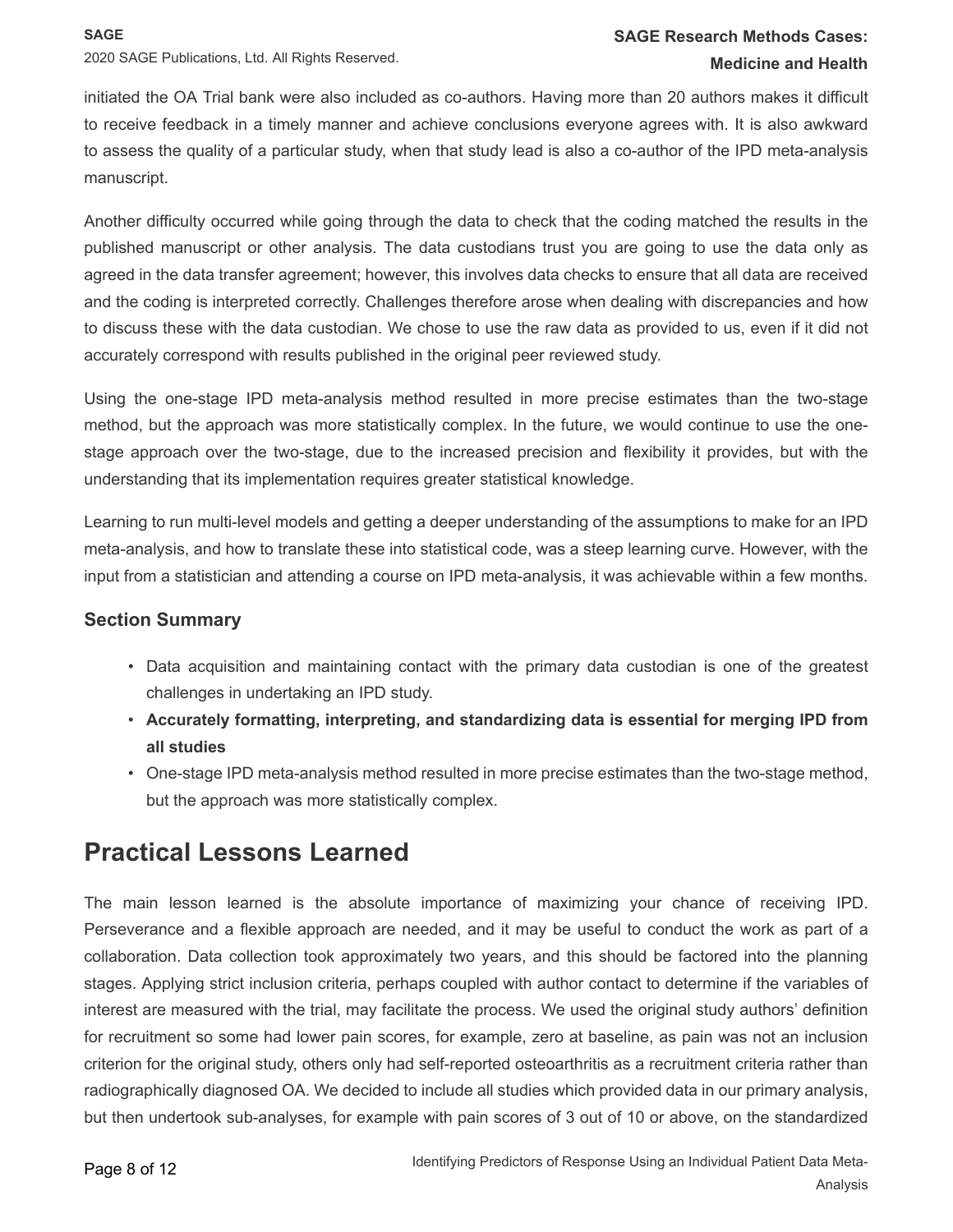2020 SAGE Publications, Ltd. All Rights Reserved.

pain scale, on the day of randomization.

Many of our initial variables of interest were also missing from the data collected by the studies. For example, not all used recommend OARSI (Osteoarthritis Research Society International) and OMERACT (Outcome Measures in Rheumatology) core outcome measures to assess pain and function in people with osteoarthritis. We ended up amending our original protocol as variables and timepoints we had intended to investigate were missing when we received some of the studies' data.

Contact with the data custodian is important throughout the IPD meta-analysis to get clarification on how variables were collected and to explain any possible outliers. Also, once data have been shared, it is important to get in contact again for additional subsequent studies utilizing different variables. Therefore, it would be useful to collect additional forms of communication on initial contact. Examples include personal and work email addresses, phone numbers, contact details of department administrator, as well as making contact on professional social media accounts such as ResearchGate or LinkedIn. This would ensure that it is still possible to make contact with someone who can authorize the use of the data if the data custodian moves position, or the place of employment changes name. When the manuscript is finally drafted it is also important to get input from the data custodians who had requested authorship alongside their data sharing, a further reason to maintain contact throughout the study.

### **Section Summary**

- Collecting IPD is a long process, and a flexible approach to data collection is needed.
- Maintaining contact with the data custodian is essential to maximize the use of all data in future IPD meta-analyses.

### **Conclusion**

The greatest advantage of IPD meta-analyses is likely to be the opportunity to conduct analyses with a large sample size. For this reason, they are extremely useful for looking at predictors of response. However, a prerequisite is that the variables of interest need to be measured within the trials. Careful application of inclusion and exclusion criteria in the screening phases would indicate the utility of an IPD meta-analysis for the approach.

Obtaining the IPD from RCTs is the most important step in conducting an IPD meta-analysis and also provides the greatest challenges. Primary data custodians should be encouraged to make their data available to researchers undertaking IPDs, especially if funded through charities or public grants. The United Kingdom's National Institute for Health Research (NIHR) supports the fundamental principle that "ideas and knowledge derived from publicly funded research must be made available and accessible for public use, interrogation and scrutiny as widely, rapidly and effectively as possible." NIHR also require that NIHR-funded researchers publish their main study findings in a peer-reviewed, open access journal. These policies could be expanded globally, that raw data from publicly funded research should be accessible to approved researchers for IPD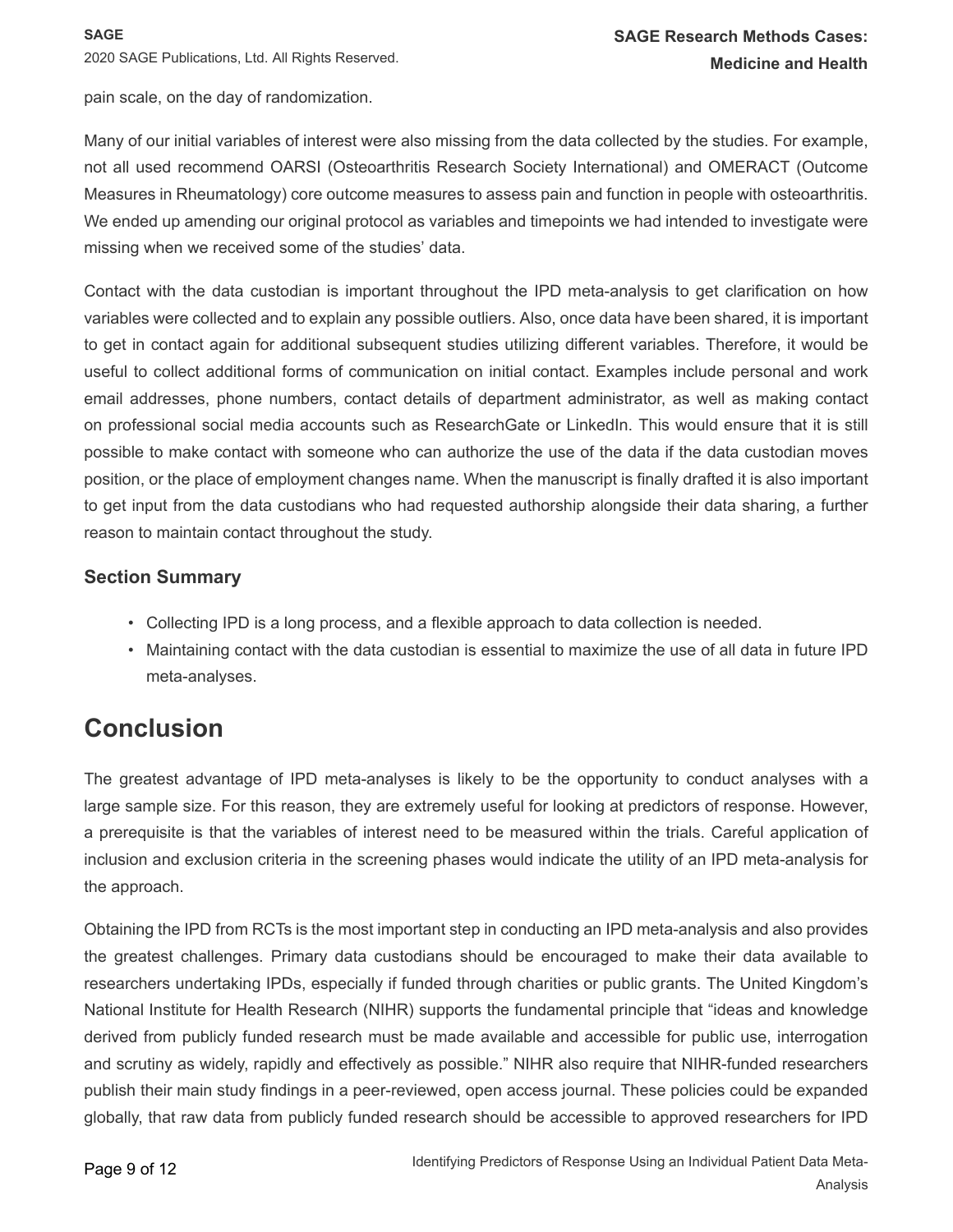analysis once the original researchers have published their findings. Developing consortia or management teams, such as OA Trial Bank, with whom the primary researcher can deposit data once the study is published, will enhance occurrence and the success of future IPD meta-analyses.

### **Section Summary**

- The opportunity to undertake large sample size analyses makes IPD meta-analyses extremely useful for looking at predictors of response.
- Obtaining the IPD from RCTs is the most important step in conducting an IPD meta-analysis while also providing the greatest challenges.

Classroom Discussion Questions

# **Classroom Discussion Questions**

- 1. What approaches could be adopted by researchers to maximize the number of both pharmaceutical and academic investigators that decide to share the IPD from their trials?
- 2. What approaches could funders or publishers adopt to require investigators to share the IPD from their trials?
- 3. As a primary researcher, what factors should you consider to optimize the use of your data in subsequent IPD analysis?
- 4. What are the benefits and drawbacks of an IPD meta-analysis over other approaches for identifying predictors of response?

# **Declaration of Conflicting Interests**

The Authors declare that there is no conflict of interest.

# **Further Reading**

<span id="page-9-0"></span>**Bierma-Zeinstra, S. M.**, & **Verhagen, A. P.** (2011). Osteoarthritis subpopulations and implications for clinical trial design. *Arthritis Research & Therapy*, 13, 213.

<span id="page-9-1"></span>**Debray, T. P. A.**, **Moons, K. G.**, **van Valkenhoef, G.**, **Efthimiou, O.**, **Hummel, N.**, **Groenwold, R. H.**, & **Reitsma, J. B.** (2015). Get real in individual participant data (IPD) meta‐analysis: A review of the methodology. *Research Synthesis Methods*, 6, 293−309.

<span id="page-9-2"></span>Hua, H., Burke, D. L., Crowther, M. J., Ensor, J., Tudur Smith, C., & Riley, R. D. (2017). One-stage individual participant data meta‐analysis models: Estimation of treatment‐covariate interactions must avoid ecological bias by separating out within‐trial and across‐trial information. *Statistics in Medicine*, 36, 772−789.

**Riley, R. D.**, **Lambert, P. C.**, & **Abo-Zaid, G.** (2010). Meta-analysis of individual participant data: Rationale,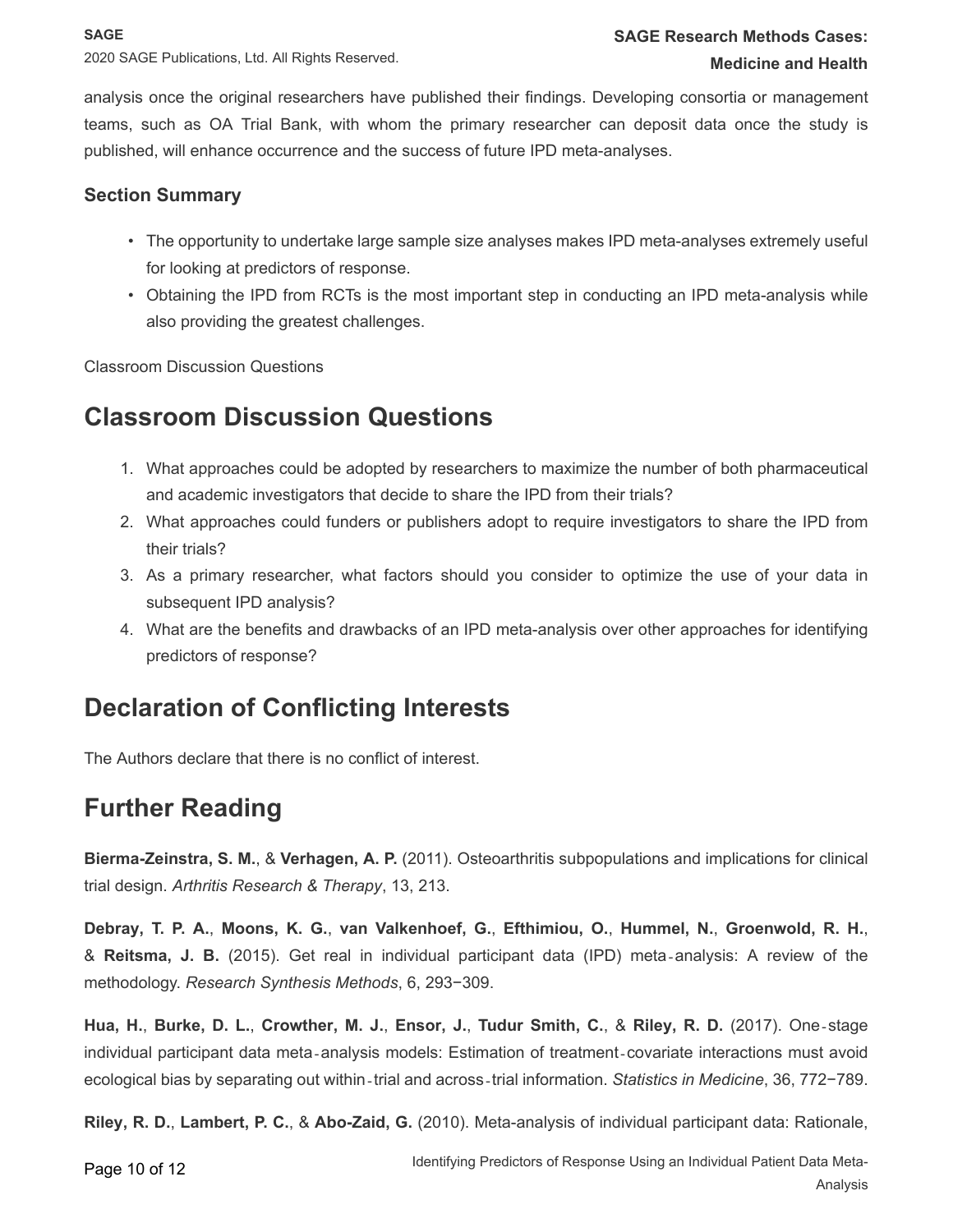conduct, and reporting. *British Medical Journal*, 340, Article c221.

**Stewart, L. A.**, & **Tierney, J. F.** (2002). To IPD or not to IPD? Advantages and disadvantages of systematic reviews using individual patient data. *Evaluation & the Health Professions*, 25, 76−97.

Tierney, J. F., Vale, C., Riley, R., Smith, C. T., Stewart, L., Clarke, M., & Rovers, M. (2015). Individual participant data (IPD) meta-analyses of randomised controlled trials: Guidance on their use. *PLOS Medicine*, 12, Article e1001855.

### **Web Resources**

<https://www.oatrialbank.com/>

### **References**

**Bierma-Zeinstra, S. M.**, & **Verhagen, A. P.** (2011). Osteoarthritis subpopulations and implications for clinical trial design. *Arthritis Research & Therapy*, 13(2), 213. <https://doi.org/10.1186/ar3299>

**Burke, D. L.**, **Ensor, J.**, & **Riley, R. D.** (2017). Meta‐analysis using individual participant data: One‐stage and two‐stage approaches, and why they may differ. *Statistics in Medicine*, 36(5), 855–875.

**Debray, T. P. A.**, **Moons, K. G. M.**, **Valkenhoef, G.**, **Efthimiou, O.**, **Hummel, N.**, **Groenwold, R. H. H.**, & **Reitsma, J. B.** (2015). Get real in individual participant data (IPD) meta‐analysis: A review of the methodology. *Research Synthesis Methods*, 6(4), 293–309. <http://dx.doi.org/10.1002/jrsm.1160>. doi:10.1002/ jrsm.1160

<span id="page-10-3"></span>Fu, Y., Persson, M. S., Bhattacharya, A., Goh, S. L., Stocks, J., van Middelkoop, M., ... Zhang, W. (2016). Identifying placebo responders and predictors of response in osteoarthritis: A protocol for individual patient data meta-analysis. *Systematic Review*, 5(1), 183. <https://www.ncbi.nlm.nih.gov/pubmed/27793184>

<span id="page-10-1"></span>Hingorani, A. D., van der Windt, D. A., Riley, R. D., Abrams, K., Moons, K. G., Steyerberg, E. W., ... **Hemingway, H.** (2013). Prognosis research strategy (PROGRESS) 4: Stratified medicine research. *British Medical Journal*, 346, Article e5793.

<span id="page-10-4"></span>Keerie, C., Tuck, C., Milne, G., Eldridge, S., Wright, N., & Lewis, S. C. (2018). Data sharing in clinical trials—Practical guidance on anonymising trial datasets. *Trials*, 19(1), 25.

<span id="page-10-2"></span>**Koopman, L.**, **van der Heijden, G. J.**, **Hoes, A. W.**, **Grobbee, D. E.**, & **Rovers, M. M.** (2008). Empirical comparison of subgroup effects in conventional and individual patient data meta-analyses. *International Journal of Technology Assessment in Health Care*, 24(3), 358–361.

<span id="page-10-0"></span>National Collaborating Centre for Chronic Conditions. (2008). National Institute for Health and Clinical Excellence: Guidance. *Osteoarthritis: National Clinical Guideline for Care and Management in Adults*. Royal